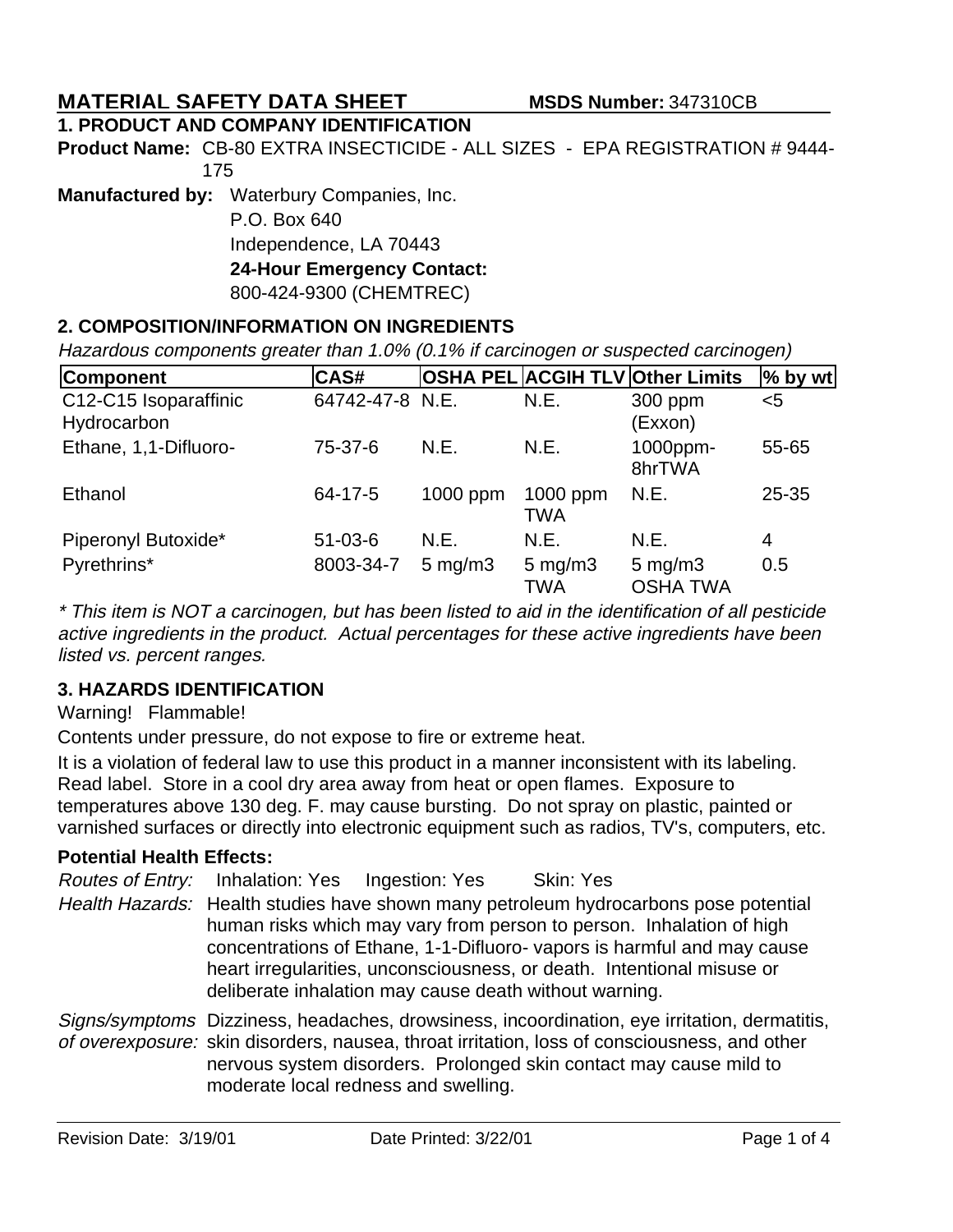# **MATERIAL SAFETY DATA SHEET MSDS Number:** 347310CB

Medical conditions aggravated by exposure: Skin contact may aggravate an existing dermatitis. Persons with a pre-existing disease of the central nervous system or cardiovascular system may have increased susceptibility to the toxicity of excessive exposures.

# **NFPA Hazard Ratings Fire:** 4 **Health** 1 **Reactivity:** 1

NFPA 704 Ratings are subject to interpretation and are only intended for general identification of the level of the specific hazard. All information must be considered for proper safe handling of the material.

## **4. FIRST AID MEASURES**

IF SWALLOWED: Call a physician or Poison Control Center immediately. Gastric lavage is indicated if material was taken internally. Do not induce vomiting. Vomiting may cause aspiration pneumonia hazard. IF INHALED: Remove victim to fresh air. Apply artificial respiration if indicated. IF ON SKIN OR CLOTHING: Remove contaminated clothing and wash before reuse. Wash affected areas with soap and water. Get medical attention if irritation persists. IF IN EYES: Flush with plenty of water. Get medical attention if irritation persists.

### **5. FIRE FIGHTING MEASURES**

Extinguishing Media: CO2, dry chemical, or foam

Fire Fighting Procedures: Self contained air supply suggested. Keep containers cool to avoid bursting.

Unusual Fire and Explosion Hazards: Exposure to temperatures above 130 deg.F may cause bursting.

### **6. ACCIDENTAL RELEASE MEASURES**

If container is ruptured or begins to leak, place in a well-ventilated area free of sparks and ignition sources. Pesticide that cannot be used according to label instructions must be disposed of according to all applicable Local, State and Federal procedures.

# **7. HANDLING AND STORAGE**

Read label. Do not apply directly to food. In commercial food handling facilities, cover or remove any food. In food processing plants, thoroughly wash all equipment, benches, shelving, etc. where exposed food will be handled. Rinse with potable water. In the home, all food processing surfaces and utensils should be covered during treatment or thoroughly washed before use. In medical care facilities, remove all patients. After spraying, ventilate area for 2 hours before returning patients.

 Level 1 Aerosol NFPA 30B Aerosol Classification:

# **8. EXPOSURE CONTROLS/PERSONAL PROTECTION**

Protective Gloves: Not required - avoid contact with skin.

Eye Protection: Not required - avoid contact with eyes.

Respiratory Protection: Not required - avoid breathing spray.

Ventilation: Local: As required to keep airborne concentrations below acceptable limits. Mechanical: Not required.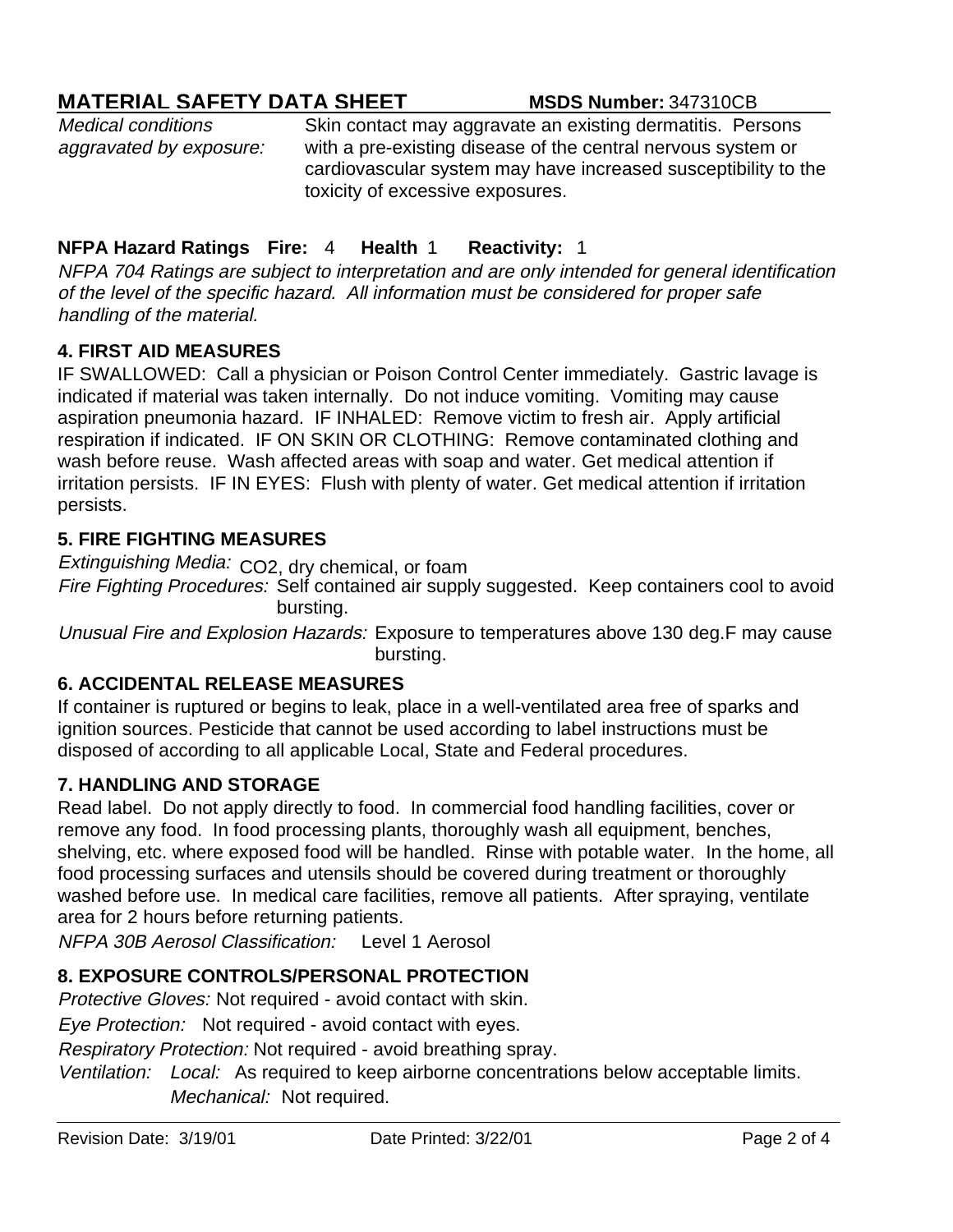# **MATERIAL SAFETY DATA SHEET MSDS Number:** 347310CB

Other protective equipment: Safety glasses recommended to avoid possible contact with eyes.

Protective Work/Hygiene Practices: Follow label instructions.

# **9. PHYSICAL AND CHEMICAL PROPERTIES**

Boiling Point: N/A Vapor Pressure (mm Hg): 4,239 Specific Gravity (H2O=1): 0.9 Melting Point: N/A Solubility: Partially soluble. Appearance/Odor: Dry fog with characteristic pyrethrin odor. Flashpoint: Non Flammable per flame projection test. LEL: N/A UEL: N/A

# **10. STABILITY AND REACTIVITY**

Conditions to Avoid: Open flames and very hot surfaces can cause thermal decomposition. Incompatible Materials: Strong oxidizers, and alkaline materials, and powdered earth metals - Al, Zn, Be, etc.

Hazardous Decomposition By-products Carbon monoxide, carbon dioxide, hydrofluoric acid, and carbonyl fluoride.

Hazardous Polymerization Conditions: None known.

# **11. TOXICOLOGICAL INFORMATION**

This product contains no chemicals that are listed on the NTP, IARC, or OSHA carcinogen lists. Any further information on the toxicology of the material can be obtained by contacting the manufacturer.

# **12. ECOLOGICAL INFORMATION**

Please call the manufacturer for questions concerning the ecological effects of this product and it's constituents.

# **13. DISPOSAL CONSIDERATIONS**

Do not reuse empty container. This container may be recycled in the few but growing number of communities where (steel) aerosol can recycling is available. Before offering for recycling, empty the can by using the product according to the label. (DO NOT PUNCTURE!) If recycling is not available, wrap the container and discard in the trash. Any remaining or collected liquid from punctured cans should be disposed of in a safe manner at an approved facility in accordance with Local, State, and Federal regulations.

|                          | <b>Status</b> | <b>Shipping Name</b>                            | Class     | ID#           | <b>Pkng Grp</b> |
|--------------------------|---------------|-------------------------------------------------|-----------|---------------|-----------------|
| DOT (USA):               | Regulated     | <b>Consumer Commodity (per</b><br>49CFR173.306) | ORM-D N/A |               | N/A             |
| IATA (Air):              | Regulated     | <b>Consumer Commodity</b>                       | 9         | <b>ID8000</b> | N/A             |
| IMDG (Vessel): Regulated |               | Aerosols                                        | 2.        | UN1950 N/A    |                 |

# **14. TRANSPORT INFORMATION**